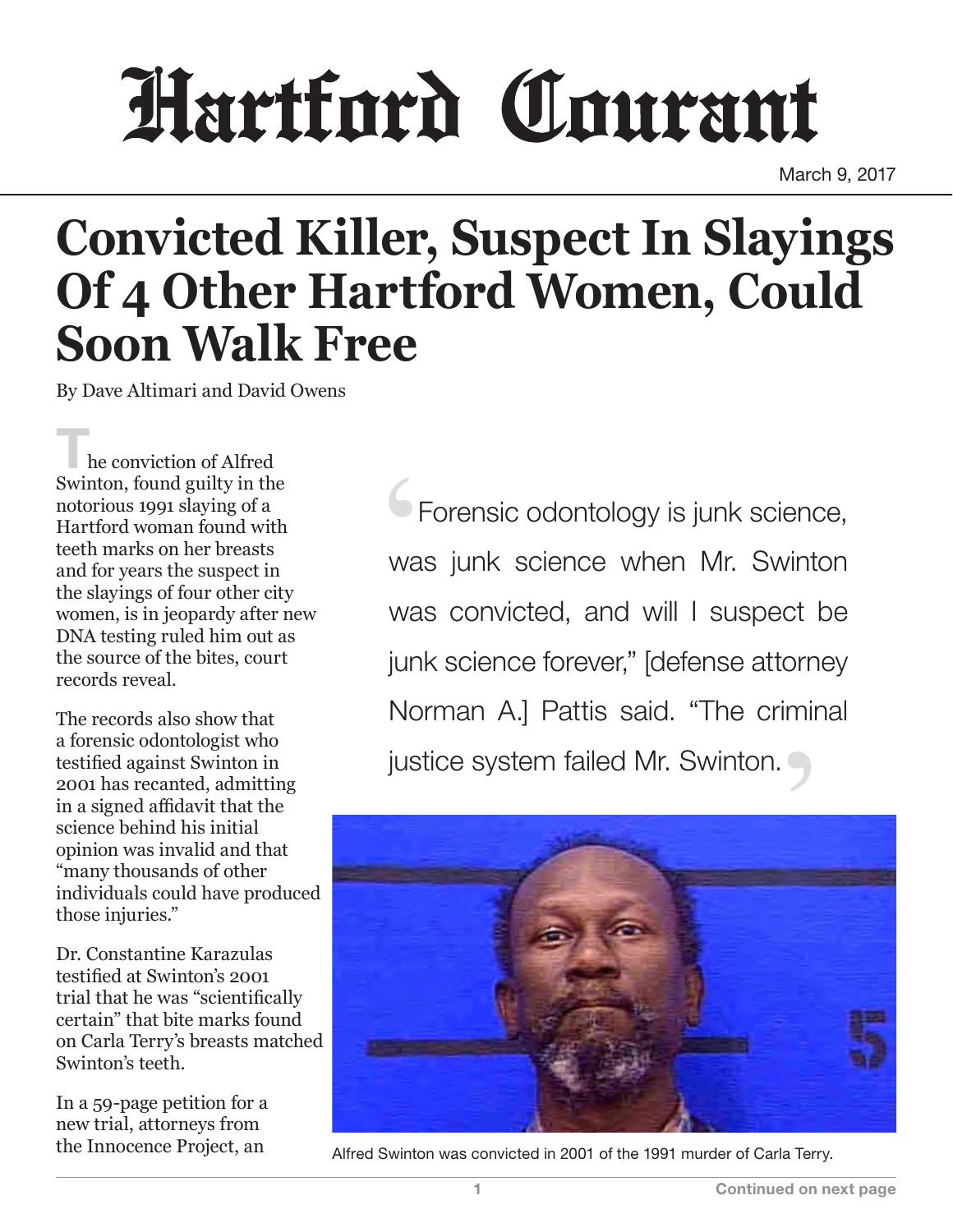## Hartford Courant

Continued from previous page

organization that investigates old criminal cases, are seeking to have Swinton's murder conviction overturned. They cite new evidence not available at Swinton's trial as well as the renunciation of crucial forensic evidence by Karazulas.

Swinton, 68, was sentenced to 60 years in prison after he was convicted in 2001.

Police have long suspected him to be a serial killer based on statements he has made over the years and have tried to connect him, with no success, to four other murders in the Hartford area in the 1990s.Terry was strangled in January 1991.

Police identified Swinton as a suspect because he was seen with Terry at a bar before she disappeared. Swinton was arrested but a judge threw out the case, ruling there wasn't enough probable cause to prosecute him.

Seven years later, police arrested Swinton again based on two new pieces of evidence — a bra that was found in a box in the basement of the apartment building where Swinton lived at the time of the murder and the testimony of Karazulas, who said bite marks on Terry's breasts matched Swinton's teeth.

At the trial, Laverne Terry, Carla's sister, testified that she had given the bra to her sister to wear the night that she was murdered. Prosecutors told

jurors that Swinton kept it as a trophy of the murder.

But new DNA testing, known as touch DNA, conducted on the bra in 2015 by the Connecticut Forensic Science Laboratory revealed that neither Swinton's nor Carla Terry's DNA was on the bra. That revelation raises the possibility that the bra was not Terry's and that she wasn't wearing it the night she was murdered, the petition states.

The state laboratory also conducted new DNA testing on saliva that had been found in bite marks on both of Carla Terry's breasts. At the time of Swinton's trial the state laboratory said there was not sufficient DNA to perform testing.

But more recent testing, with new technology, allowed lab staff to extract DNA from the saliva in the bite mark on Terry's right breast. The testing concluded that it was not Swinton's DNA. Excluding Swinton from the bite mark likely excludes him as the killer, the petition says.

In addition, the laboratory also recently tested DNA that was found near Terry's vagina and determined that Swinton could not have been the source of that DNA either.

With the new DNA testing of the bite mark and bra possibly eliminating Swinton as a suspect, the other key area his new attorneys attacked was

the testimony of the forensic odontologist, Karazulas.

Karazulas is a dentist who worked at the time for the state police forensic science lab, where he spent more than 25 years.

At Swinton's trial, defense attorney Norman Pattis tried to have Karazulas' testimony excluded because he wasn't considered an expert and the field of forensic odontology, the application of dental knowledge to criminal and civil law, was too new. The trial judge allowed Karazulas' testimony and the state Supreme Court upheld that decision.

Karazulas testified with "a reasonable medical certainty without any reservation that these bite marks were created by Mr. Swinton." He also testified the bite marks were inflicted within 10 minutes of her death.

But in an 11-page signed affidavit submitted as part of Swinton's petition, Karazulas now recants his trial testimony.

"I no longer believe with reasonable medical certainty or with any degree of certainty — that the marks on Ms. Terry were created by Mr. Swinton's teeth, because of the recent developments in the scientific understanding of bite-mark analysis," Karazulas wrote.

Karazulas continues that he "no longer believes that Mr. Swinton's dentition was